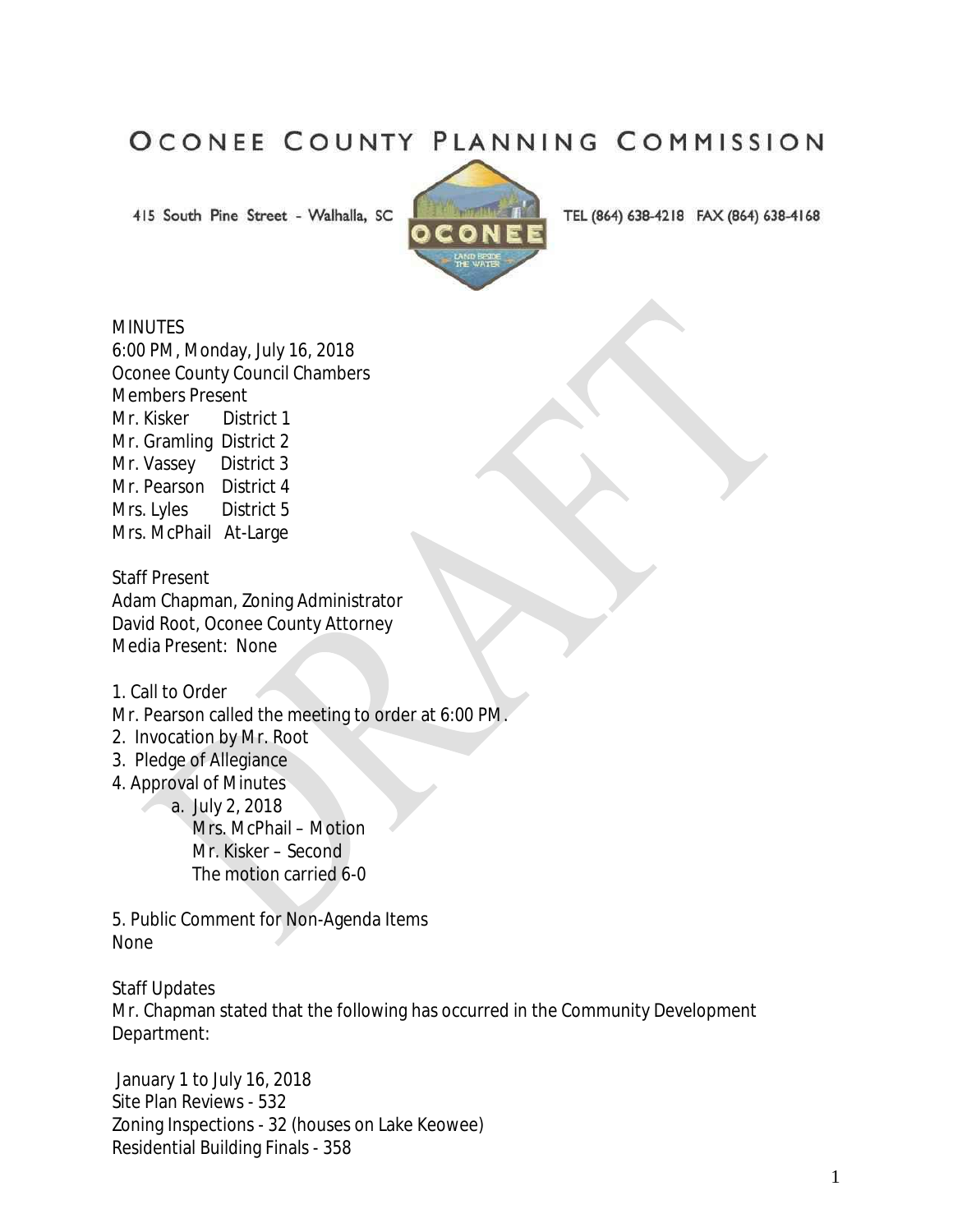Total inspection - 3345 (128 per week or ~26 per day)

7. Labor Day Planning Commission Meeting rescheduling

The Commission suggested September 6, 2018. Mr. Chapman stated that he will check on the date and get back to the Commission at the next meeting. Mr. Pearson stated that a meeting date between the Council and the Planning Commission needs to look a to discuss the 2020 Comprehensive Plan and Corridor Plan. Mr. Chapman stated that Alta wants to meet with the Council and Commission.

8. 2020 Comprehensive Plan and Corridor Plan

a. Public Comment for Agenda Item

Mrs. Sewell stated she is on the Agriculture Committee and is willing to help on the Agriculture Element and the Resources Element.

b. Discussion

Staff asked the Commission to consider a joint meeting with County Council along with Alta to discuss the layout and vision of the 2020 Comprehensive Plan. The Commissioners floated a few ideas of dates and staff will find some dates from Alta.

9. Discussion on clarification of certain code sections bearing on land use and development, as contained in Chapter 26, 32, and 38 of the Oconee County Code of Ordinances.

a. Public comment for Agenda Item

Mrs. Sewell stated to take the Lake Jocassee and Lake Keowee in mind when planning the future.

b. Discussion

REVISED Draft Mobile Home / Manufactured Home Park Ordinance

Mrs. McPhail stated that under Grandfathering that the words home/sites should be removed. Mr. Pearson asked if someone adds additional sites to an existing park will the new regulations apply. Mr. Chapman stated that it would apply. Mr. Root stated that the park manager would have to register with the Community Development Department any existing parks would only have to register if additional units are added. Mrs. Lyles stated that the whole park would need to be brought up to standards if plans are to expand the site. Also, that putting just the new additional units to these new regulations and bring the road up to the current road standards. Mr. Chapman stated that the drive would have to be brought up to current standards once you get to the 4th unit, but referred to Kyle Reid as being the person to contact about that issue. Mr. Gramling stated that mobile homes are considered affordable housing and Oconee County is lacking in that. Mr. Pearson stated that there need to be some guidelines in place to control the parks so won't become like the unsightly existing parks. Mr. Chapman stated that the only cost would be the addition of the parking requirements per unit the land for the open space and the septic tank. Mr. Root stated that what we have in non-conforming uses is that buildings or structures that are part of a business and are grandfathered they can increase the footprint up to 50% without losing the grandfathered status once they exceed that 50% they would lose the status and have to bring the whole thing up to the standards. Also, if mobile home parks and apartment complexes are in the same class how could we require the 800 square feet and the 2 parking spaces for mobile home parks and not for apartment complexes stating you got to have a rational basis it's got to serve a reasonable purpose.